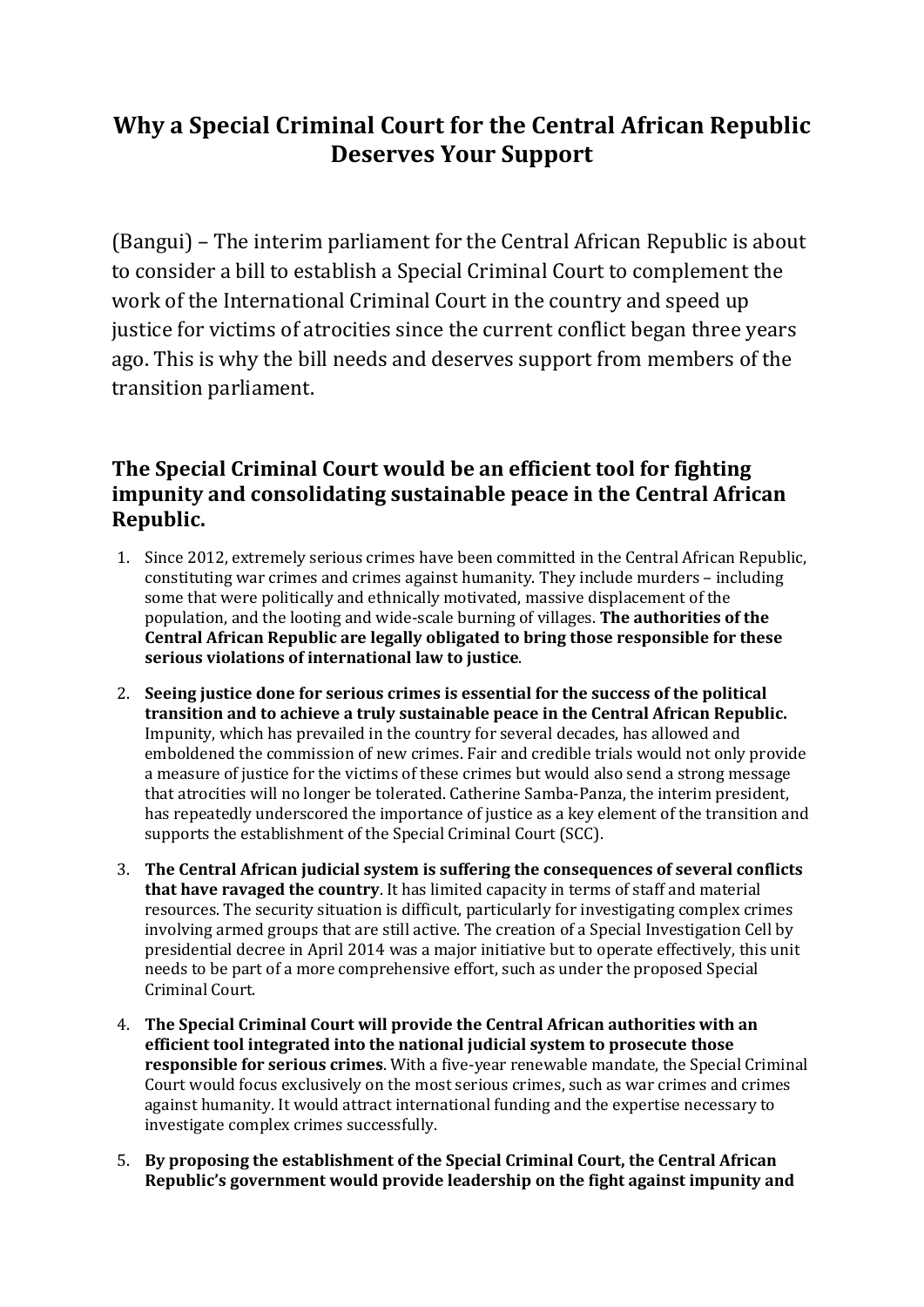**join a wider movement to establish national specialized jurisdictions.** Many countries have indeed recognized that the procedures needed to bring justice for international crimes are particularly difficult and have set up war crimes units or special chambers to deal with them specifically. South Africa, Uganda, the Ivory Coast and Senegal are among these countries on the African continent. By combining a referral to the International Criminal Court (ICC) and the establishment of a specific, reinforced national mechanism, the Central African Republic is showing the way in the fight against impunity.

### **The court would have a majority of Central African judges.**

- 6. **The draft law provides for Central Africans to make up a majority of the 27 judges, including the court's president and the heads of each of its chambers, for indictment, first-instance trials and appeals.** Under the Memorandum of Understanding signed with the UN mission in August 2014, the court would include judges and other experts from other countries, possibly other African countries, to provide proven expertise in the prosecution of international crimes. They will bring their experience in complex fields such as specialized investigations and the protection of victims and witnesses.
- 7. The presence of international staff in the office of the prosecutor, among investigative judges and in the various chambers of the court will also contribute to improving security for national staff. By working together with the international experts, the national staff will be able to strengthen their skills in the new field of international criminal justice.

### **The maximum sentence of life imprisonment under the law would help bring about international support for the Special Criminal Court and be a logical step for the Central African Republic away from the death penalty.**

8. **This step forward toward the definitive abolition of the death penalty would be in accordance with the position taken by Central African authorities for the last several years.** The Central African government indeed voted in favor of United Nations General Assembly resolution 69/186, adopted on December 18, 2014, calling for a universal moratorium on the death penalty. In addition, the fact that the death penalty has not been applied in the country since 1981 shows that it is clearly subscribing to an international trend against this cruel and degrading punishment. The draft law on the Special Criminal Court also refers to article 77 of the International Criminal Court Statute, which the Central African Republic has ratified, concerning applicable sentences, which does not include the death penalty.

### **The International Criminal Court and the Special Criminal Court will combine their efforts to increase justice in the Central African Republic.**

9. **Close and efficient cooperation between the ICC and the Special Criminal Court will be essential and is envisaged in the draft law.** On September 24, 2014, the ICC Prosecutor opened a second investigation in the country concerning crimes under its jurisdiction committed since 2012. However, the ICC will only be able to bring charges against a limited number of suspects responsible for the most serious crimes. The Special Criminal Court will enable the Central African Republic to strengthen the capacity of the national judicial system to prosecute efficiently others who are responsible for serious crimes.